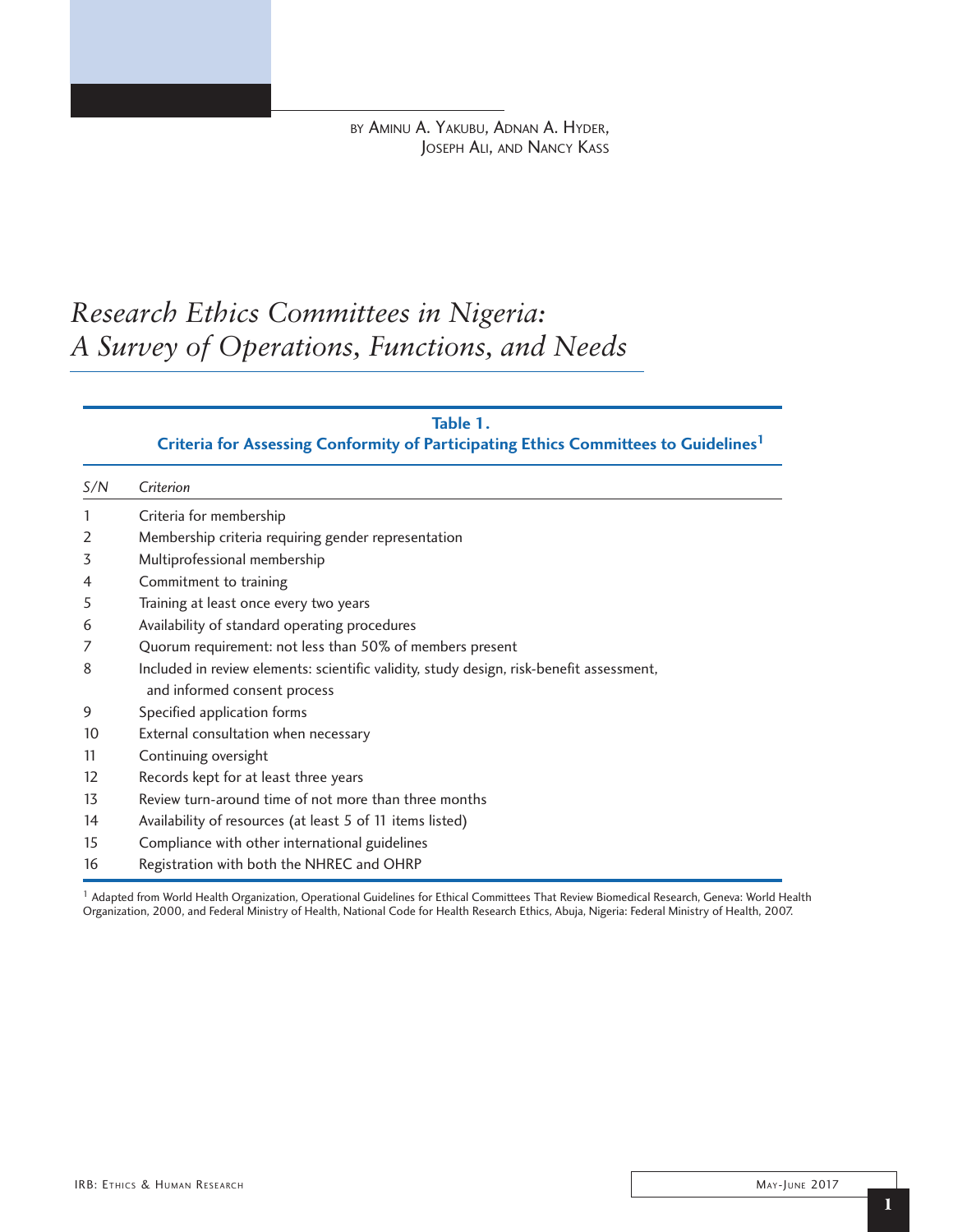|                                                                        | General Characteristics and Training Practices |                                                                                                            |                                                          |  |  |  |
|------------------------------------------------------------------------|------------------------------------------------|------------------------------------------------------------------------------------------------------------|----------------------------------------------------------|--|--|--|
| Question concerning                                                    | N                                              | Category <sup>1</sup>                                                                                      | n (%)                                                    |  |  |  |
| Respondents                                                            | 25                                             | chairperson<br>other members                                                                               | 19 (76%)<br>6(24%)                                       |  |  |  |
| Age of RECs*                                                           | 21                                             | under 10 years<br>10 years<br>more than 10 years                                                           | 14 (67%)<br>1(5%)<br>6(29%)                              |  |  |  |
| Location of RECs                                                       | 25                                             | urban area<br>rural area                                                                                   | 22 (88%)<br>3(12%)                                       |  |  |  |
| Region of RECs                                                         | 25                                             | Southwest<br>South South<br>Northwest<br><b>North Central</b><br>Northeast<br>Southeast                    | 7(28%)<br>2(8%)<br>2(8%)<br>7 (28%)<br>4(16%)<br>3 (12%) |  |  |  |
| Type of institution<br>hosting REC                                     | 25                                             | teaching hospital<br>research institute<br>federal medical center<br>nongovernmental organization<br>other | 15 (60%)<br>$1(4\%)$<br>7(28%)<br>$1(4\%)$<br>$1(4\%)$   |  |  |  |
| REC membership<br>(multiple responses)                                 | 25                                             | physician<br>lawyers<br>bioethicist<br>both Christian and Muslim clergy<br>community member or layperson   | 25 (100%)<br>16 (64%)<br>7 (28%)<br>3 (12%)<br>14 (56%)  |  |  |  |
| Ownership                                                              | 25                                             | public<br>private                                                                                          | 24 (96%)<br>$1(4\%)$                                     |  |  |  |
| <b>REC</b> provides<br>training for<br>members                         | 25                                             | yes<br>no                                                                                                  | 16 (64%)<br>$8(32\%)$                                    |  |  |  |
| Types of training<br>provided*                                         | 16                                             | workshop or seminar only<br>online course only<br>both of the above                                        | 10 (63%)<br>$1(6\%)$<br>5 (31%)                          |  |  |  |
| Required frequency<br>of training for REC<br>members*                  | 14                                             | once every 2 years<br>once a year<br>more than once a year                                                 | 6(43%)<br>5(36%)<br>3(21%)                               |  |  |  |
| Members trained<br>in the past 2<br>years* prior to<br>data collection | 16                                             | mean<br>mode<br>standard deviation                                                                         | 6.69<br>2<br>5.49                                        |  |  |  |

| Table 2.                                              |  |  |  |  |  |
|-------------------------------------------------------|--|--|--|--|--|
| <b>General Characteristics and Training Practices</b> |  |  |  |  |  |

\* Data is missing. 1 "No" and "don't know" responses are reported only if they constitute more than one-quarter (25%) of all responses.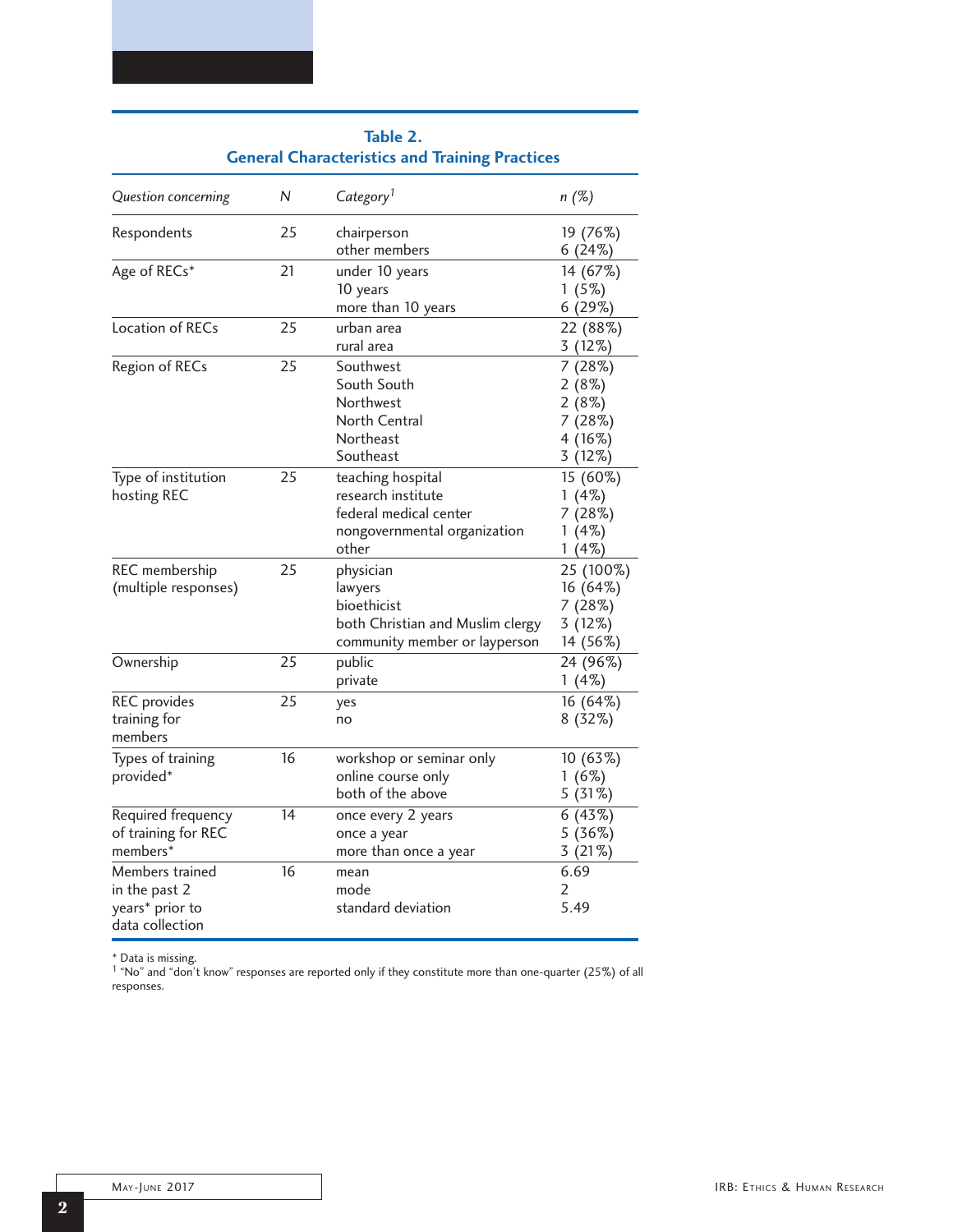| Question (paraphrased)                                                                                          | N  | Response <sup>1</sup>                                                                                                                                                                                                                                                                                                      | $n(\%)$                                                            |
|-----------------------------------------------------------------------------------------------------------------|----|----------------------------------------------------------------------------------------------------------------------------------------------------------------------------------------------------------------------------------------------------------------------------------------------------------------------------|--------------------------------------------------------------------|
| Does the REC have SOPs?                                                                                         | 25 | yes                                                                                                                                                                                                                                                                                                                        | 20 (80%)                                                           |
| What is the frequency of<br>REC meetings?                                                                       | 25 | only as needed<br>at least quarterly<br>every 2 weeks                                                                                                                                                                                                                                                                      | 7(28%)<br>17 (68%)<br>$1(4\%)$                                     |
| What is the quorum requirement?* 23                                                                             |    | at least 50% of the members present<br>at least 25% of the members present                                                                                                                                                                                                                                                 | 21 (91%)<br>2(9%)                                                  |
| Is primary review required before<br>a committee meeting?*                                                      | 24 | yes                                                                                                                                                                                                                                                                                                                        | 21 (88%)                                                           |
| Are there different review<br>procedures according to risk?*                                                    | 24 | yes<br>no                                                                                                                                                                                                                                                                                                                  | 13 (54%)<br>11 $(46%)$                                             |
| Does the committee usually seek<br>the input of outside consultants<br>when conducting a review?*               | 23 | yes                                                                                                                                                                                                                                                                                                                        | 18 (78%)                                                           |
| How often is the presence of<br>investigators required during<br>the review process?                            | 25 | decided on case-by-case basis<br>always<br>never<br>most of the time                                                                                                                                                                                                                                                       | 17 (68%)<br>4(16%)<br>3(12%)<br>$1(4\%)$                           |
| Which, if any, international ethics<br>guidelines does the REC use?<br>(Multiple responses could be<br>chosen.) | 25 | World Medical Association's Declaration of Helsinki<br><b>Belmont Report principles</b><br>CIOMS ethical guidelines<br>International Council for Harmonisation's<br>Harmonised Tripartite Guidelines<br>Common Rule (CFR 45 Part 46) of the<br>U.S. Federal Regulations<br>UNESCO's Universal Declaration on Bioethics and | 20 (80%)<br>14 (56%)<br>13 (52%)<br>11(44%)<br>6(24%)<br>$5(20\%)$ |
| Does the REC use the Nigerian<br>National Code of Health Research<br>Ethics?*                                   | 22 | Human Rights<br>yes<br>no                                                                                                                                                                                                                                                                                                  | 15 (60%)<br>7(32%)                                                 |

### **Table 3. REC Operations and Review Processes**

\* Data is missing.

1 "No" and "don't know" responses are reported only if they constitute more than one-quarter (25%) of all responses.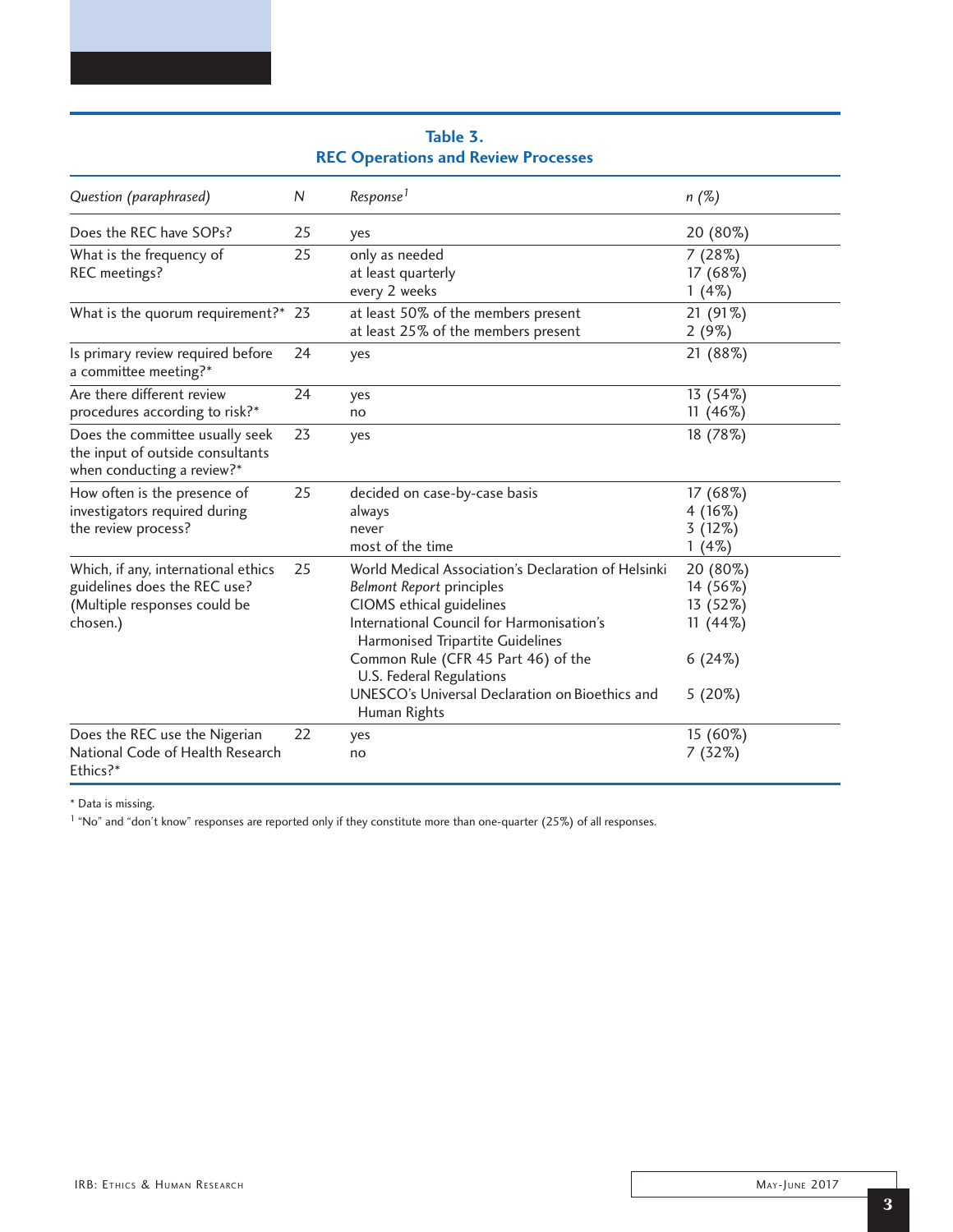| N<br>Question                                                                  |    | Response <sup>1</sup>                                                                                                | n (%)                           |
|--------------------------------------------------------------------------------|----|----------------------------------------------------------------------------------------------------------------------|---------------------------------|
| What is the validity period                                                    | 24 | one year                                                                                                             | 9(38%)                          |
| of approvals for studies?*                                                     |    | more than one year                                                                                                   | $1(4\%)$                        |
|                                                                                |    | the entire length of the study                                                                                       | 14 (58%)                        |
| Does the REC conduct                                                           | 22 | yes                                                                                                                  | 15 (68%)                        |
| continuing oversight?*                                                         |    | no                                                                                                                   | 7 (32%)                         |
| How is continuing oversight<br>conducted?                                      | 15 | investigators required to submit progress report<br>visit to study site by the ethics committee<br>both of the above | 5 (33%)<br>$3(20\%)$<br>7 (47%) |
| Does the REC keep written or<br>electronic records of meetings<br>and reviews? | 25 | yes                                                                                                                  | 24 (96%)                        |
| How long are records kept after<br>completion of a study?*                     | 21 | 5 years or less<br>6-10 years<br>more than 10 years                                                                  | 7 (33%)<br>7(33%)<br>$2(10\%)$  |
| How long is the application                                                    | 25 | less than one month                                                                                                  | $8(32\%)$                       |
| processing time?                                                               |    | 1-3 months                                                                                                           | 17 (68%)                        |
| 24                                                                             |    | fewer than 30                                                                                                        | 13 (54%)                        |
| How many protocols did the                                                     |    | 30-70                                                                                                                | $8(33\%)$                       |
| REC review in 2008?*                                                           |    | more than 70                                                                                                         | 3(13%)                          |
| What proportion of reviewed studies 24                                         |    | under 25%                                                                                                            | 20 (83%)                        |
| have international collaboration                                               |    | 25-50%                                                                                                               | 3(13%)                          |
| or funding?*                                                                   |    | 51-75%                                                                                                               | $1(4\%)$                        |
| What proportion of reviewed studies 24                                         |    | under 25%                                                                                                            | $1(4\%)$                        |
| have no international collaboration                                            |    | 50-75%                                                                                                               | 9(38%)                          |
| or funding?*                                                                   |    | 75-100%                                                                                                              | 14 (58%)                        |

## **Table 4. REC Continuing Oversight, Record Keeping, and Workload**

\* Data is missing. 1"No" and "don't know" responses are reported only if they constitute more than one-quarter (25%) of all responses.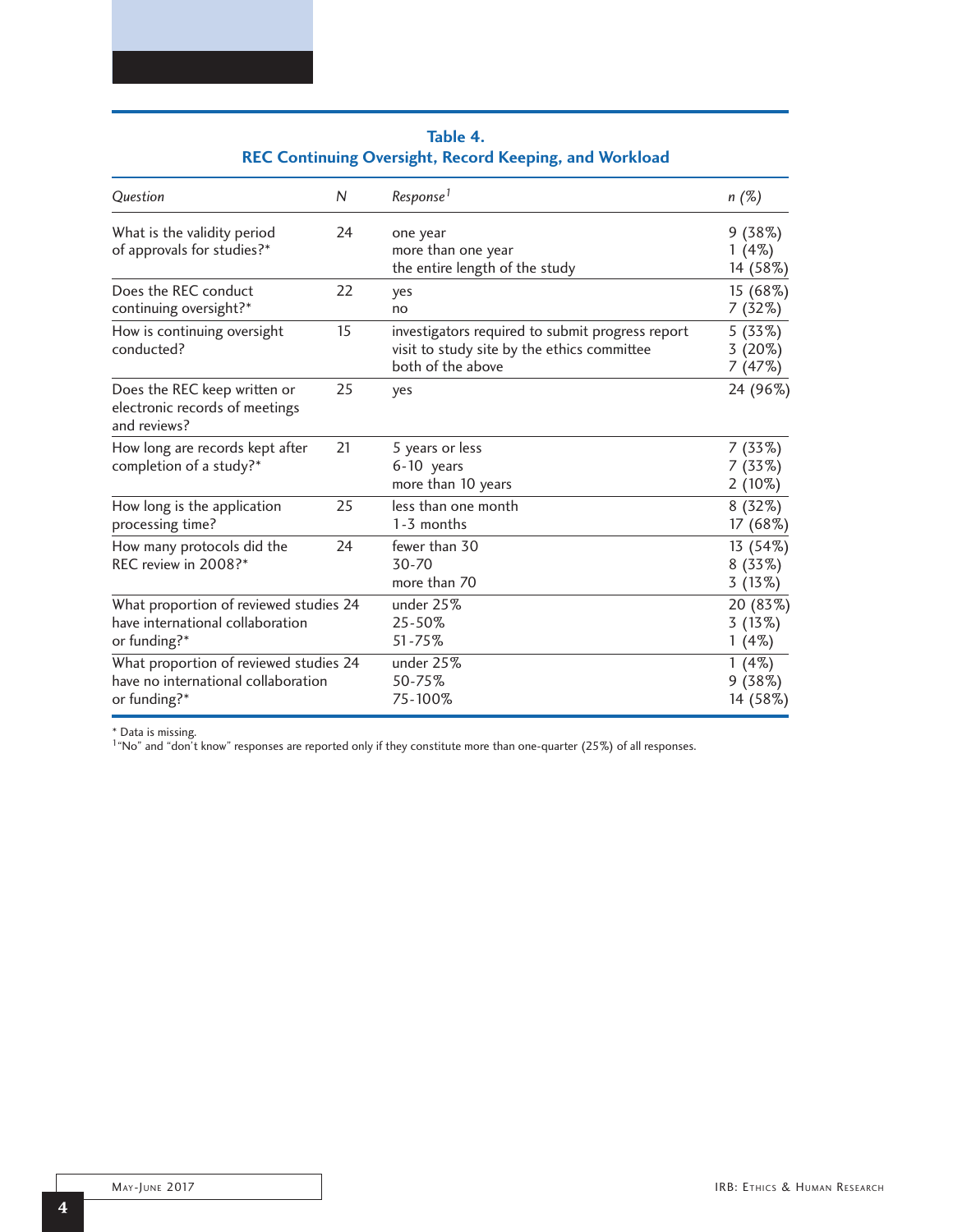| Questions concerning                                                            | N   | Responses <sup>1</sup>                                                                                                                                        | $n(\%)$                                          |
|---------------------------------------------------------------------------------|-----|---------------------------------------------------------------------------------------------------------------------------------------------------------------|--------------------------------------------------|
| REC material resources (multiple responses) 25                                  |     | dedicated office space<br>dedicated space for committee meetings<br>lockers, cabinets, and room for keeping records<br>computer, printer, and Internet access | $11(44\%)$<br>20 (80%)<br>12 (48%)<br>$11(44\%)$ |
| Types of staff members serving the REC*                                         | 24  | secretary<br>administrative officer<br>clerical assistants                                                                                                    | 24 (100%)<br>13 (54%)<br>7(29%)                  |
| Whether the REC has a dedicated budget<br>line covered by the host institution* | 22  | yes<br>no                                                                                                                                                     | 3(14%)<br>17 (77%)                               |
| Whether the REC charges fees for review*                                        | 24  | yes<br>no                                                                                                                                                     | 14 (58%)<br>10 (42%)                             |
| Whether the REC charges different fees for<br>international and local research  | -14 | yes                                                                                                                                                           | 13 (93%)                                         |
| Other sources of funding for the REC                                            | 14  | review fees paid by applicants<br>Ministry of Health<br>medical or health research council<br>European Union (EDCTP)                                          | 8(57%)<br>2(14%)<br>2(14%)<br>2(14%)             |
| Remuneration for REC members*                                                   | 21  | yes<br>no                                                                                                                                                     | 5(24%)<br>16 (76%)                               |

**Table 5. Resources Available to RECs** 

\* Data is missing. 1"No" and "don't know" responses are reported only if they constitute more than one-quarter (25%) of all responses.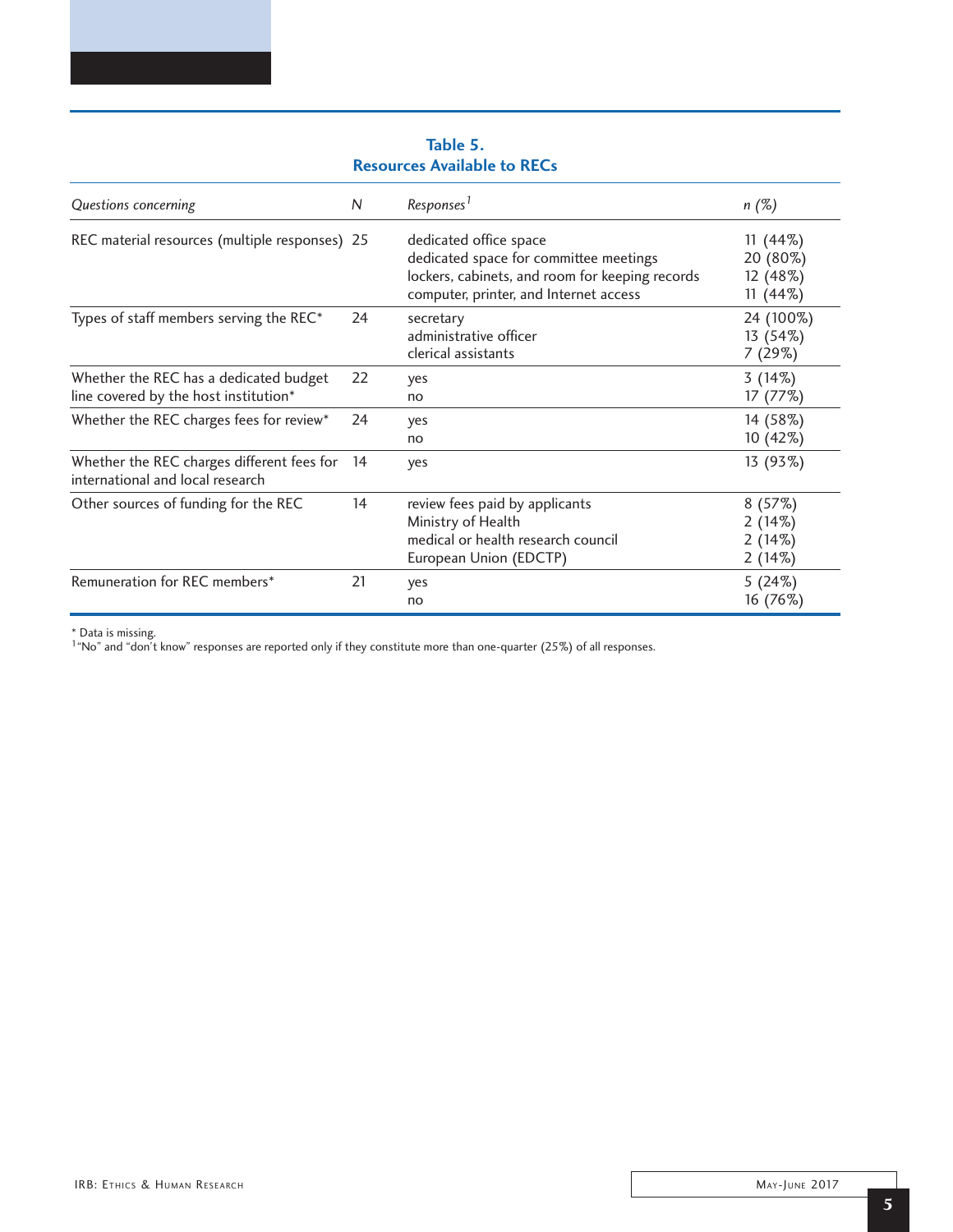| Table 6.                                                                             |
|--------------------------------------------------------------------------------------|
| Association between REC Characteristics and the Degree of Conformity with Guidelines |

|                                   |                           | <b>NHREC</b> Compliance Levels |             |             |            | Result of Fisher's<br>exact test |
|-----------------------------------|---------------------------|--------------------------------|-------------|-------------|------------|----------------------------------|
|                                   |                           | &40%                           | $41 - 59\%$ | $< 60\%$    | Total      |                                  |
| Year of establishment             | less than<br>10 years ago | $2(14.3\%)$                    | 4(28.6%)    | $8(57.1\%)$ | 14 (100%)  | $P = 0.487$                      |
|                                   | more than<br>10 years ago | $1(14.3\%)$                    | $4(57.1\%)$ | 2(28.6%)    | 7 (100%)   |                                  |
| <b>REC's location</b>             | urban area                | 5(22.7%)                       | 7(31.8%)    | 10 (45.5%)  | 22 (100%)  | $P = 0.57$                       |
|                                   | rural area                | $0(0.0\%)$                     | 2(66.7%)    | $1(33.3\%)$ | $3(100\%)$ |                                  |
| Chairperson with                  | yes                       | $0(0.0\%)$                     | $7(50.0\%)$ | $7(50.0\%)$ | 14 (100%)  | $P = 0.067$                      |
| prior bioethics training          | no                        | 3(33.3%)                       | 2(22.2%)    | $4(44.4\%)$ | $9(100\%)$ |                                  |
| Registration with both the        | yes                       | $0(0.0\%)$                     | 7(63.6%)    | $4(36.4\%)$ | 11 (100%)  | $P = 0.013$                      |
| NHREC and OHRP                    | n <sub>O</sub>            | 5(35.7%)                       | $2(14.3\%)$ | $7(50\%)$   | 14 (100%)  |                                  |
| Registration with OHRP only       | ves                       | 2(66.7%)                       | $0(0.0\%)$  | $1(33.3\%)$ | $3(100\%)$ | $P = 0.128$                      |
|                                   | no                        | 3(13.6%)                       | $9(40.9\%)$ | 10 (45.5%)  | 22 (100%)  |                                  |
| Registration with NHREC only   no |                           | $5(20.0\%)$                    | $9(36.0\%)$ | $11(44\%)$  | 25 (100%)  | constant                         |